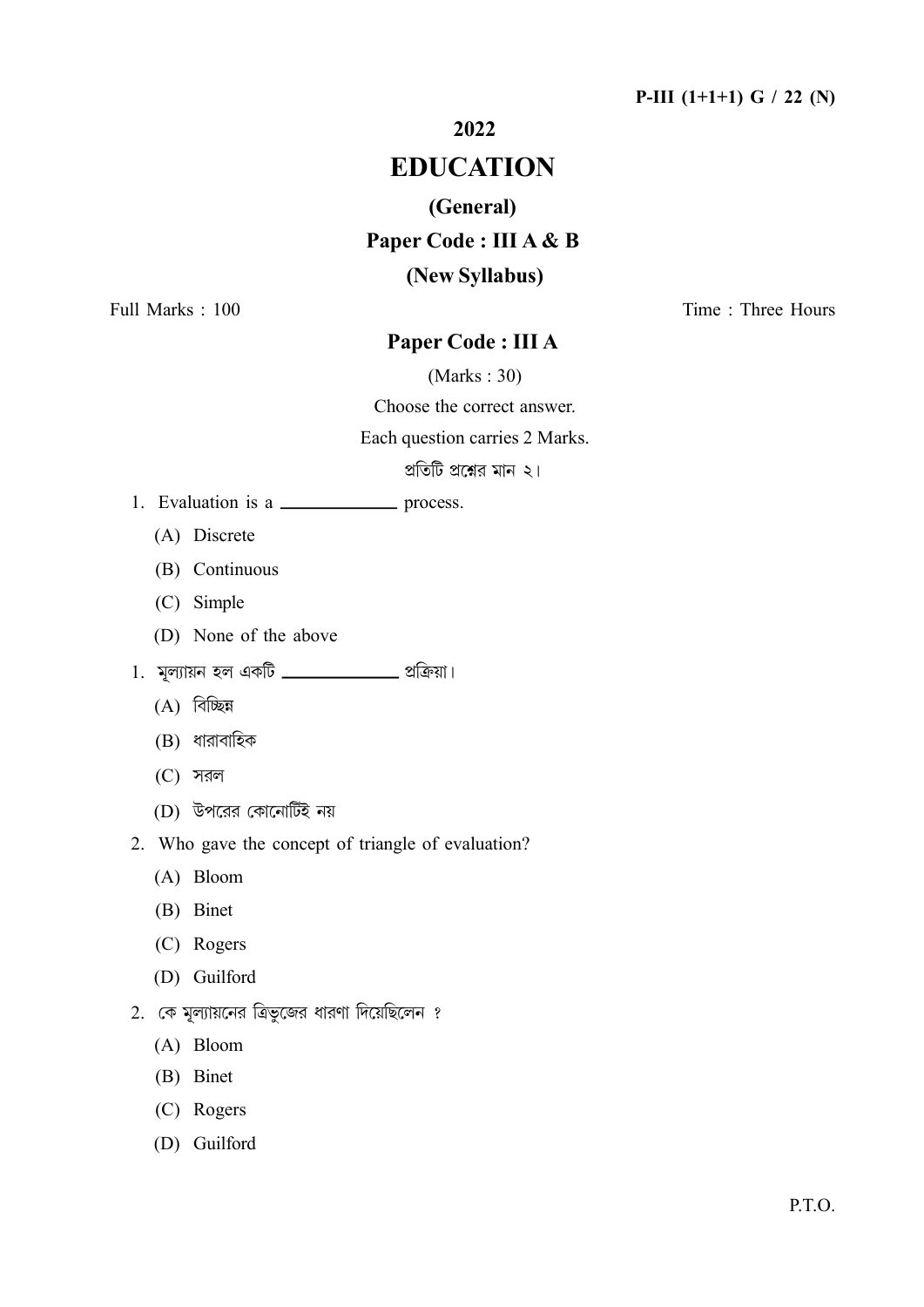- 3. Full form of CRT is:
	- (A) Creative Referenced test
	- (B) Common Referenced test
	- (C) Criterion Referenced test
	- (D) None of the above
- 3. CRT এর পুরো কথাটি হল  $-$ 
	- (A) Creative Referenced test
	- (B) Common Referenced test
	- (C) Criterion Referenced test
	- (D) উপরের কোনোটিই নয়
- 4. Which of the following is the highest level of measurement?
	- (A) Ordinal scale
	- (B) Nominal scale
	- (C) Interval scale
	- (D) Ratio scale
- 4. নীচের কোনটি পরিমাপের সর্বোচ্চ পর্যায় ?
	- $(A)$  ক্রমসূচক
	- $(B)$  নামসূচক
	- (C) ব্যবধানসূচক
	- (D) অনুবাদমূলক
- 5. Full form of NRT is :
	- (A) Norm Referenced Test
	- (B) Numerical Referenced Test
	- (C) Neutral Referenced Test
	- (D) Natural Referenced Test

#### 5. NRT -র পুরো কথা হল  $-$

- (A) Norm Referenced Test
- (B) Numerical Referenced Test
- (C) Neutral Referenced Test
- (D) Natural Referenced Test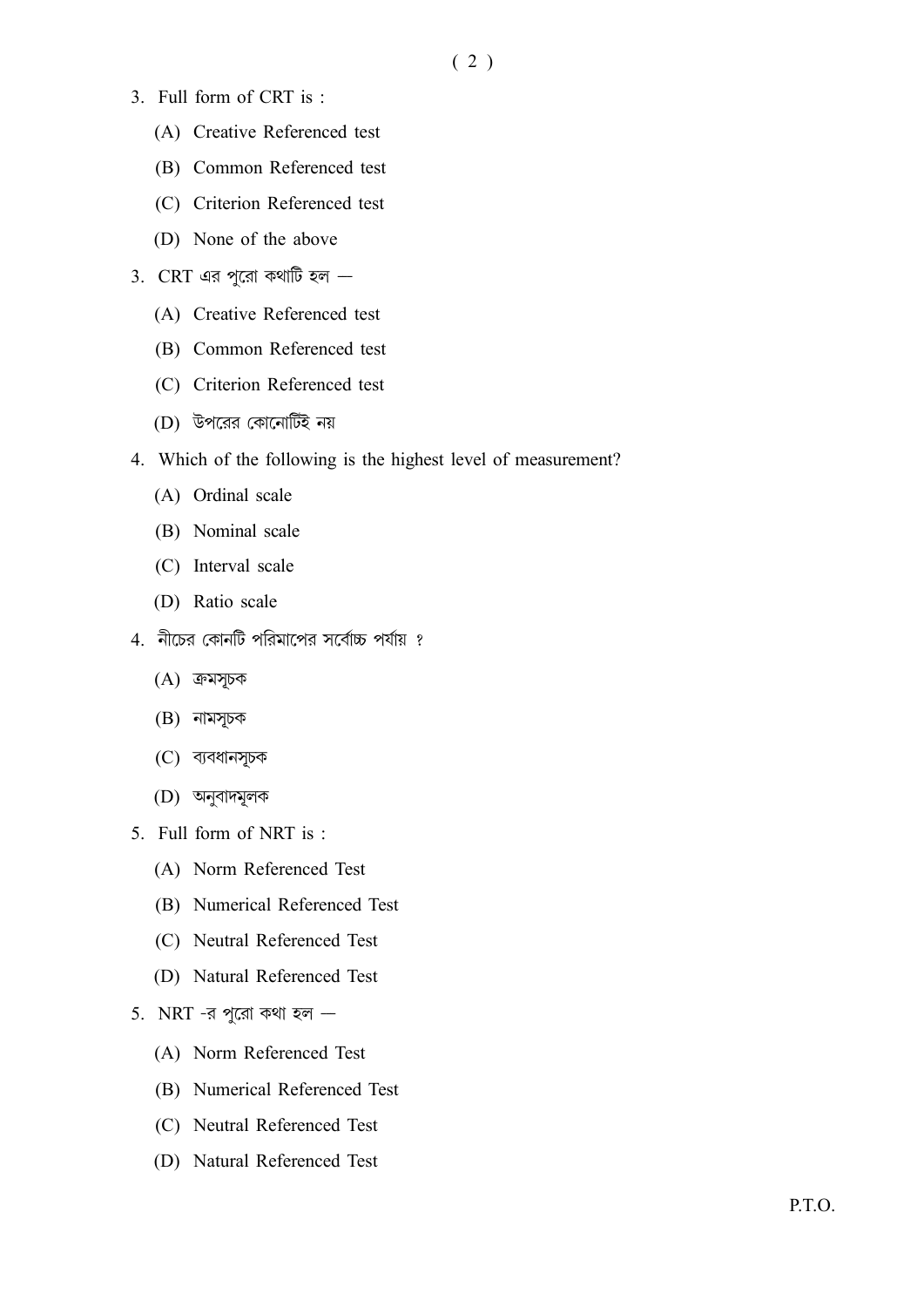- 6. Who coined the terms "formative" and "summative" evaluation?
	- (A) Galton
	- (B) Bloom
	- (C) Scriven
	- (D) Binet
- 6. কে ''গঠনমূলক'' ও ''সমষ্টিমূলক'' মূল্যায়ন শব্দের উদ্ভাবক ছিলেন ?
	- (A) Galton
	- (B) Bloom
	- (C) Scriven
	- (D) Binet
- - (A) Rating scale
	- (B) Cumulative record card
	- (C) Questionnaire
	- (D) Interview
- $7.$  \_\_\_\_\_\_\_\_\_\_\_\_\_\_\_\_\_\_\_ হল মূল্যায়নের সবচেয়ে প্রাচীন সাধনী।
	- $(A)$  রেটিং স্কেল
	- (B) ধারাবাহিক বিবরণ পত্র
	- $(C)$  প্রশ্নগুচ্ছ
	- $(D)$  সাক্ষাৎকার
- 8. Which of the following is **not** a type of validity?
	- (A) Content
	- (B) Construct
	- (C) Predictive
	- (D) Test-Retest
- $8.$  নীচের কোনটি যথার্থতার প্রকার নয় ?
	- $(A)$  বিষয়বস্তুগত
	- $(B)$  সংগঠনমূলক
	- (C) ভবিষ্যৎসম্ভাবনাসূচক
	- (D) পুনঃপরীক্ষা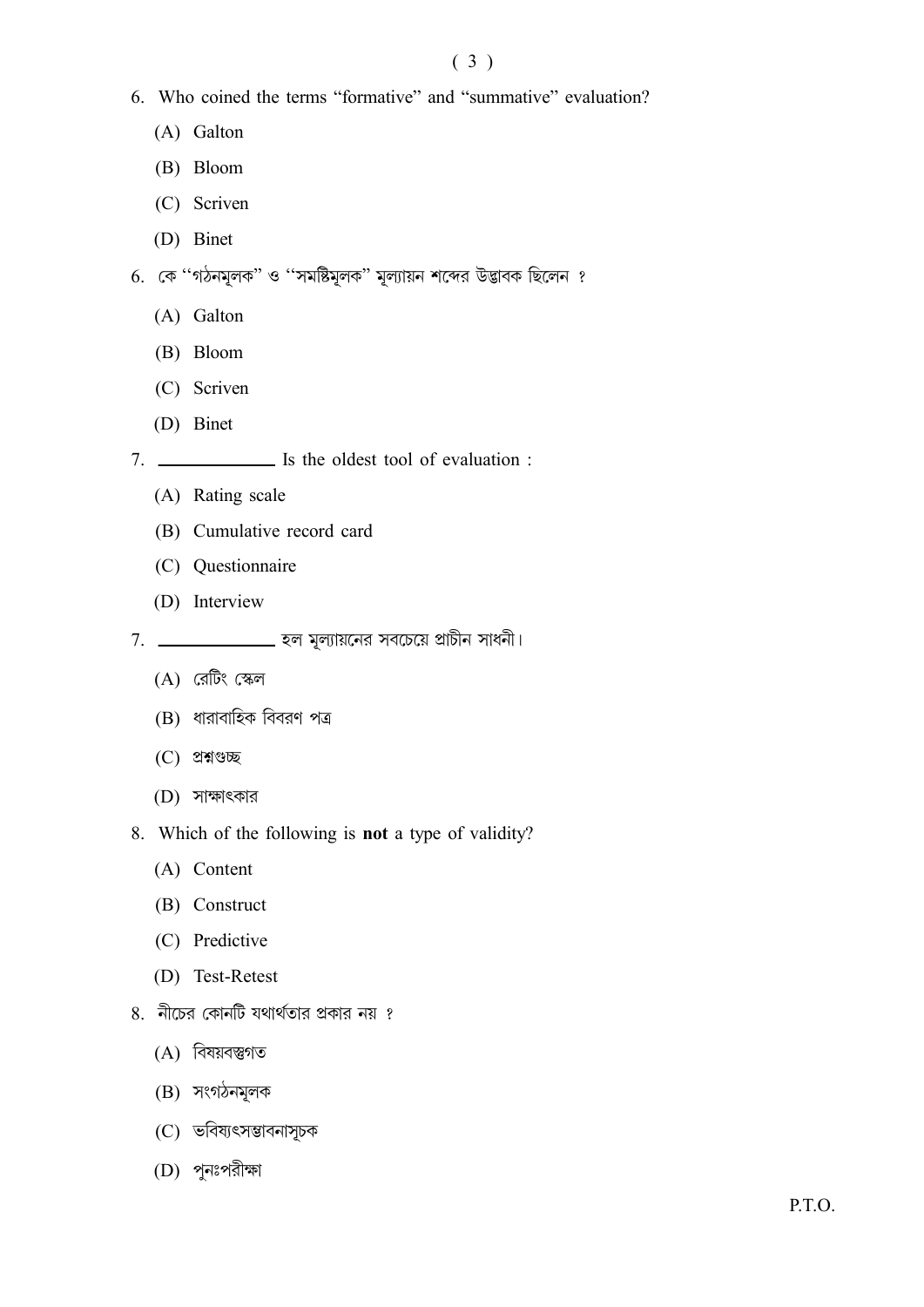### $(4)$

- 9. \_\_\_\_\_\_\_\_\_\_\_\_\_\_\_ Is /are the characteristics of good test :
	- (A) Validity
	- (B) Reliability
	- (C) Objectivity
	- (D) All of the above
- 9. \_\_\_\_\_\_\_\_\_\_\_\_\_\_ হল আদর্শ অভীক্ষার বৈশিষ্ট্য
	- $(A)$  যথাৰ্থতা
	- $(B)$  নির্ভরযোগ্যতা
	- (C) নৈৰ্ব্যক্তিকতা
	- (D) উপরের সবকটি

10. \_\_\_\_\_\_\_\_\_\_\_\_\_ Is the best measure of central tendency :

- (A) Mean
- (B) Median
- (C) Mode
- (D) None of these
- $10.$  \_\_\_\_\_\_\_\_\_\_\_\_\_ কেন্দ্রীয় প্রবণতার সর্বোত্তম পরিমাপ হল  $-$ 
	- $(A)$  Mean
	- (B) Median
	- (C) Mode
	- (D) উপরের কোনোর্টিই নয়
- 11. Who gave the concept of eclectic counselling technique?
	- (A) Williamson
	- (B) Carl Rogers
	- $(C)$  C.G. Jung
	- (D) F.C. Thorne
- 11. সমন্বয় পরামর্শদানের কৌশলের ধারণা কে দিয়েছিলেন ?
	- (A) Williamson
	- (B) Carl Rogers
	- $(C)$  C.G. Jung
	- (D) F.C. Thorne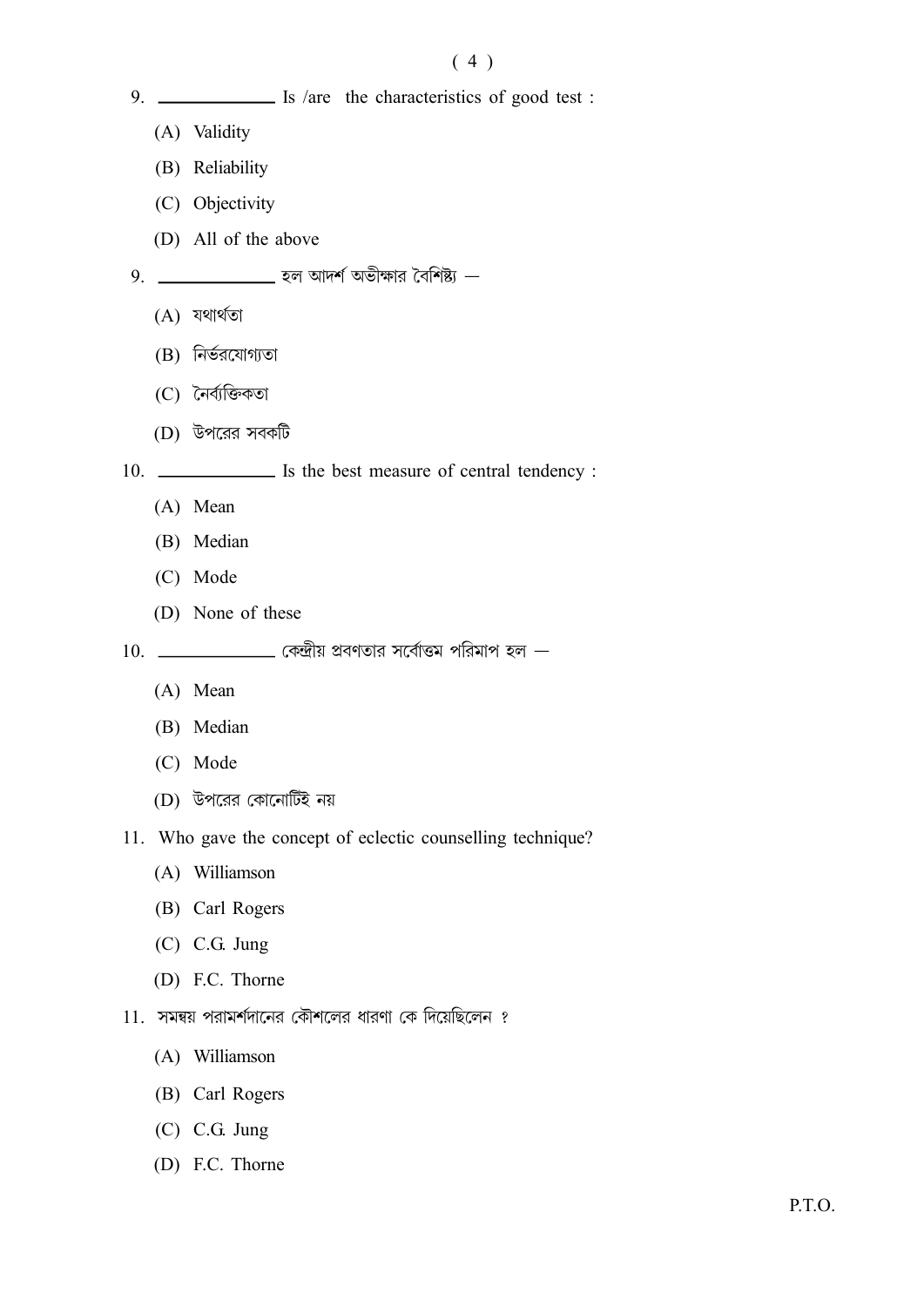- 12. Which of the following will not serve as a group guidance technique?
	- (A) Class talk
	- (B) Group discussion
	- (C) Role play
	- (D) Interview
- 12. নীচের কোনটি গ্রুপ নির্দেশিকা কৌশল হিসেবে কাজ করবে না ?
	- $(A)$  শ্রেণিকরণ
	- $(B)$  দলগত আলোচনা
	- (C) ভূমিকায় অভিনয়
	- (D) সাক্ষাৎকার
- 13. Which of the following is a measure of co-efficient of correlation?
	- $(A)$  A.D.
	- $(B)$  S.D.
	- $(C)$  Q.D.
	- (D) Rank Difference
- 13. নীচের কোনটি সহগতির সহগাঙ্ক-এর পরিমাপ ?
	- $(A)$  গড় চ্যুতি
	- $(B)$  সম্যক চ্যুতি
	- (C) চতুৰ্থাংশ চ্যুতি
	- $(D)$  র্য়াঙ্ক পার্থক্য
- 14. Guidance means :
	- (A) To point out
	- (B) To direct
	- (C) To help
	- (D) All the above
- $14.$  নির্দেশনার অর্থ  $-$ 
	- $(A)$  নির্দেশ করা
	- $(B)$  পরিচালনা করা
	- $(C)$  সাহায্য করা
	- (D) উপরের সবকটি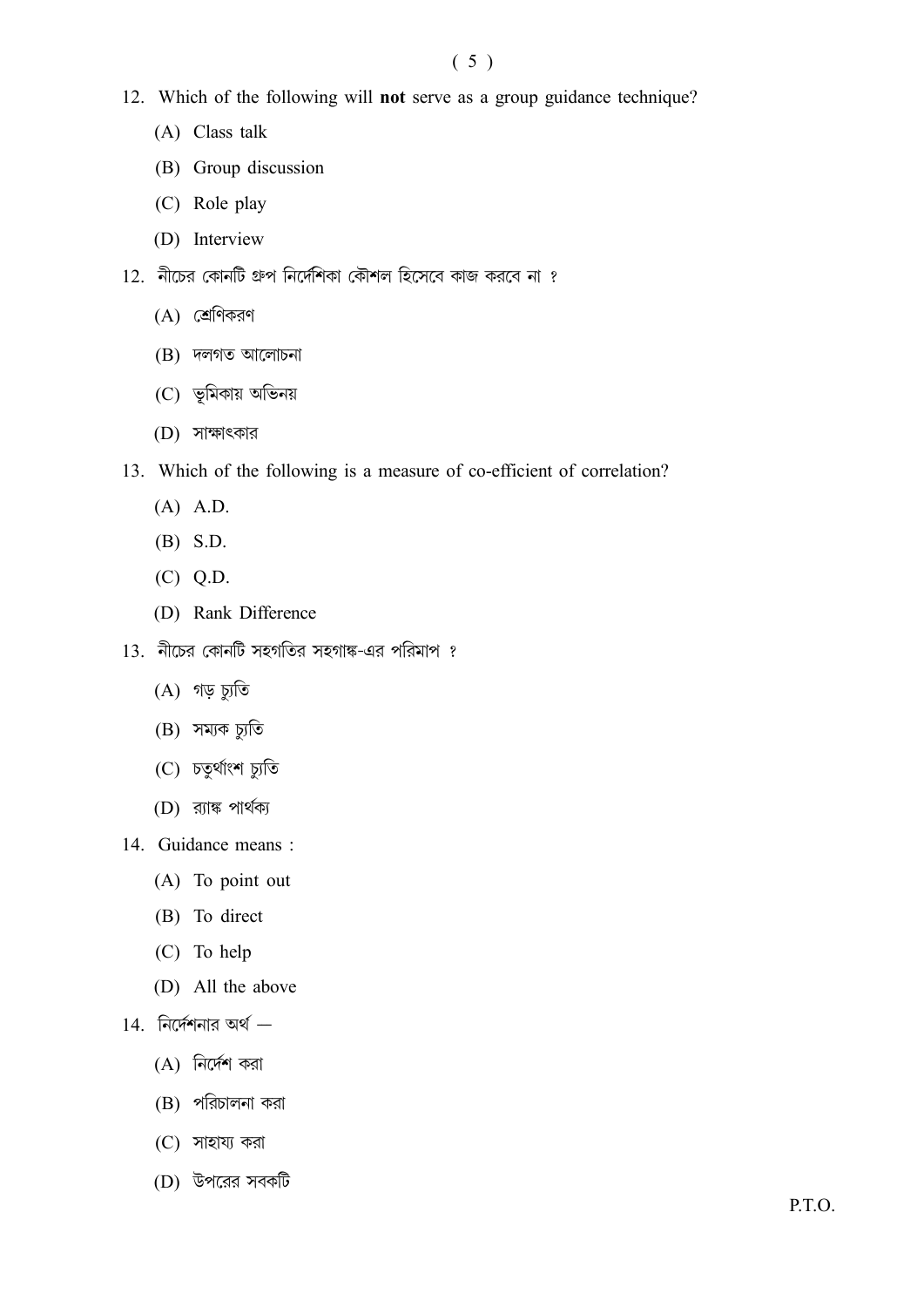### $(6)$

- 15. \_\_\_\_\_\_\_\_\_\_\_\_\_\_ is the last step of directive counseling.
	- (A) Counseling
	- (B) Prognosis
	- (C) Follow up
	- (D) Diagnosis

 $15.$  \_\_\_\_\_\_\_\_\_\_\_\_\_\_\_\_\_\_\_ হল প্রত্যক্ষ পরামর্শদানের শেষ স্তর —

- $(A)$  পরামর্শদান
- $(B)$  পূর্বানুমান
- (C) অনুসরণমূলক কার্যাবলী
- $(D)$  সমস্যা নির্ণয়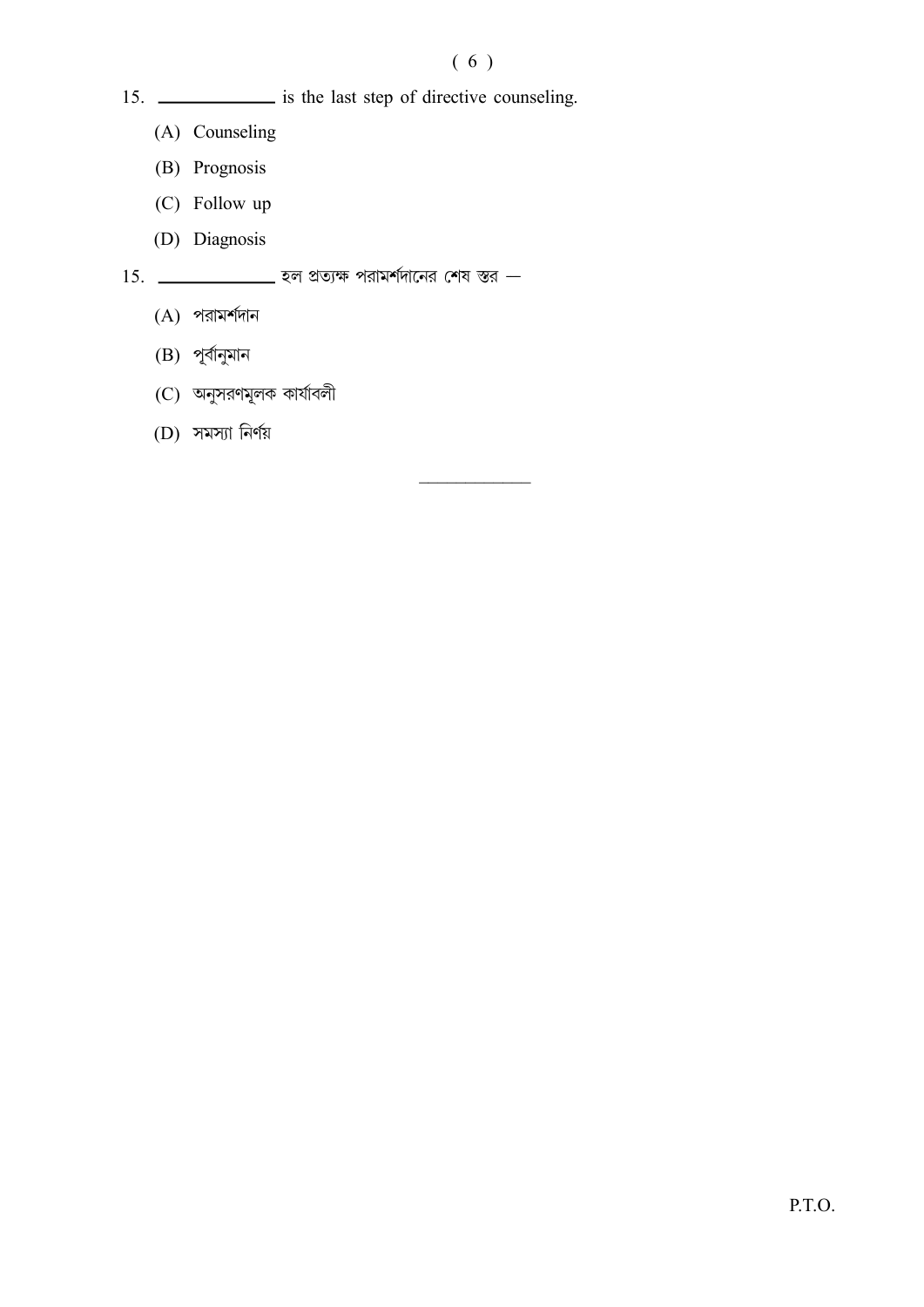### Paper Code: III - B

 $(Marks: 70)$ 

The figures in the margin indicate full marks. Candidates are required to give their answers in their own words as far as practicable.

#### A. Answer any two questions :

1. What is the modern concept of evaluation? Distinguish between evaluation and measurement. Discuss the need of evaluation in education.  $2+6+7=15$ 

- 2. What are the criteria of a good test? Discuss the different steps of constructing a  $5+10=15$ good test.
- 3. What is educational guidance? Write the objective and importance of educational guidance.  $4+5+6=15$
- 4. What is counseling? Write the importance of counseling.  $5+10=15$

#### **B.** Answer any two questions :

- 1. Draw a broad classification of objective type test.
- 2. How to determine the split-half reliability of a test?
- 3. Write the teacher's role in curing maladjustment.
- 4. Write the causes of maladjusted behaviour of children at home and in society.

#### C. Answer any *four* questions :

- 1. What is meant by essay type examination?
- 2. What do you mean by objectivity of a test?
- 3. Calculate Mean, Median and Mode from the following data:

11, 9, 5, 3, 14, 15, 16, 15, 3, 15.

- 4. Write a note on different types of correlation.
- 5. What are the basic principles of guidance activity?
- 6. What are the basic data required for educational guidance?
- 7. What are the qualities of a good counselor?

#### বঙ্গানবাদ

#### ক. যে কোনো দু'টি প্রশ্নের উত্তর দাও ঃ

১। মূল্যায়নের আধনিক ধারণা কি ? মূল্যায়নের সাথে পরিমাপের পার্থক্য উল্লেখ করো। শিক্ষায় মূল্যায়নের উপযোগিতা সম্পর্কে আলোচনা করো।  $25 - 9 + 9 = 2$ 

 $56 \times 5 = 00$ 

### $(7)$

 $5 \times 4 = 20$ 

 $10 \times 2 = 20$